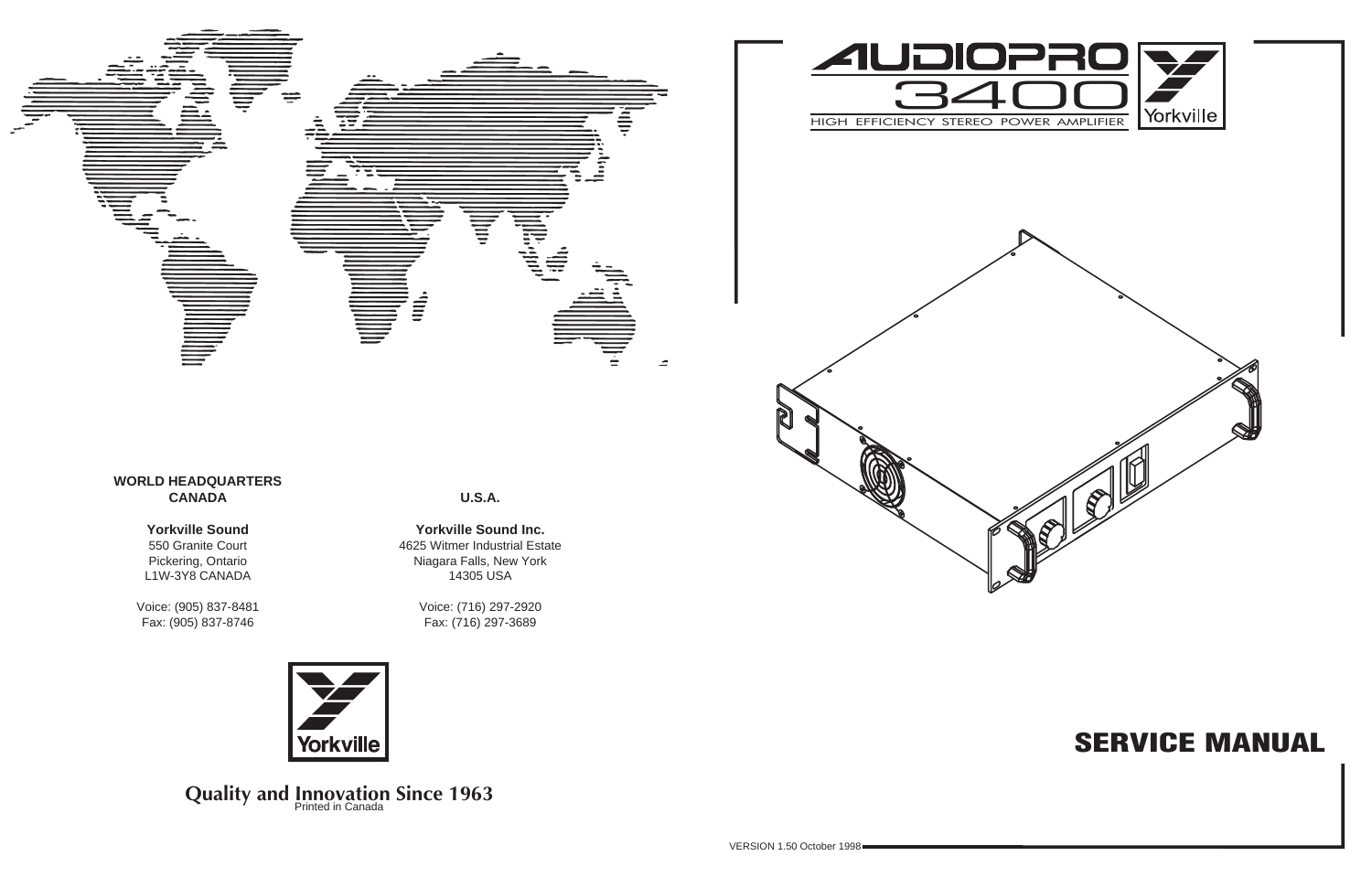**INSTRUCTIONS PERTAINING TO A RISK OF FIRE, ELECTRIC SHOCK, OR INJURY TO PERSONS.**

### **CAUTION:**

**DO NOT REMOVE COVER (OR BACK). NO USER SERVICEABLE PARTS INSIDE.**

**REFER SERVICING TO QUALIFIED SERVICE PERSONNEL.**

#### **Read Instructions:**

The **Owner's Manual** should be read and understood before operation of your unit. Please, save these instructions for future reference.

#### **Packaging:**

Keep the box and packaging materials, in case the unit needs to be returned for service.

#### **Warning:**

When using electric products, basic precautions should always be followed, including the following:

#### **Power Sources:**

Your unit should be connected to a power source only of the voltage specified in the owners manual or as marked on the unit. This unit has a polarized plug. Do not use with an extension cord or receptacle unless all three blades can be fully inserted to prevent blade exposure. Precautions should be taken so that the grounding scheme on the unit is not defeated.

#### **Power Cord:**

The AC supply cord should be routed so that it is unlikely that it will be damaged. If the AC supply cord is damaged **DO NOT OPERATE THE UNIT**.

#### **Service:**

The unit should be serviced only by qualified service personnel.

**INSTRUCTIONS RELATIVES AU RISQUE DE FEU, CHOC ÉLECTRIQUE, OU BLESSURES AUX PERSONNES.**

**AFIN DE RÉDUIRE LES RISQUE DE CHOC ÉLECTRIQUE, N'ENLEVEZ PAS LE COUVERT (OU NE CONTIENT AUCUNE PIÈCE RÉPARABLE PAR L'UTILISATEUR.**

### **CONSULTEZ UN TECHNICIEN QUALIFIÉ POUR L'ENTRETIENT.**

#### **Veuillez lire le manuel:**

Il contient des informations qui devraient êtres comprises avant l'opération de votre appareil. Conservez S.V.P. ces instructions pour consultations ultérieures

#### **Emballage:**

Conservez la boite au cas ou l'appareil devait être retourner pour réparation.

#### **Warning:**

Attention: Lors de l'utilisation de produits électrique, assurez-vous d'adhérer à des précautions de bases incluant celle qui suivent:

#### **Alimentation:**

L'appareil ne doit être branché qu'à une source d'alimentation correspondant au voltage spécifié dans le manuel ou tel qu'indiqué sur l'appareil. Cet appareil est équipé d'une prise d'alimentation polarisée. Ne pas utiliser cet appareil avec un cordon de raccordement à moins qu'il soit possible d'insérer complètement les trois lames. Des précautions doivent êtres prises afin d'eviter que le système de mise à la terre de l'appareil ne soit désengagé.

#### **Cordon d'alimentation:**

Évitez d'endommager le cordon d'alimentation. **N'UTILISEZ PAS L'APPAREIL** si le cordon d'alimentation est endommagé.

#### **Service:**

Consultez un technicien qualifié pour l'entretien de votre appareil.

Transistors Q1, Q3 the surrounding resistors provide a pre-clipping function that tracks the supply rails through the HDRM voltage reference and clips the audio signal at approximately 11.2V pk. The clip LED indicator circuit is connected through D1 and D2 to the output of U1, The bases of Q2 and Q4 are connected to the "CLP" reference voltage, and when the peak output voltage of U1 (+/-Vp) is enough to forward bias the transistor junctions, Q2 or Q4 will trigger the clip led circuit (Q5), and illuminate the clip LED.

#### **IMPORTANT SAFETY INSTRUCTIONS**



### AUDIOPRO 3400

## **AUDIOPRO AP-3400 SERVICE MANUAL**

#### **M1012A "THE INPUT BOARD"**

The input board processes the audio signal from the input jacks to the voltage amplifier board, (M1011A).

Each channel consists of a balanced gain stage, defeatable bass boost filter, and a preemphasis filter network.

The balanced input, (XLR Jack) and unbalanced input (phone jack) are wired in parallel to the input of a balanced operational amplifier, (U1). The gain of this stage is 1.6 (4dB) balanced and 1.6 (4dB) unbalanced. Resistors R1, R5 along with capacitors C1 and C2 form a radio interference elimination filter.

Switch S1 selects a flat or bass boosted frequency response. The bass boost filter provides a 20Hz high pass, high Q filter response with a +4dB peak at 55Hz. The filter consists of a tee network on the input of U1A along with R9, R10, R11, C5 and C6. The gain is 1 (0dB) in the passband, (above 100Hz).

Operational amplifier U3B is a high pass shelving filter with a +2dB shelf above 20KHz. This filter provides the preemphasis required to obtain a flat frequency response (to 20KHz) on the power amplifier output at full power.

#### **M1011A "VOLTAGE AMPLIFIERS AND SYSTEM CONTROL"**

This board contains:

- Voltage amplifiers to drive the current amplifiers on the M1002A boards.
- The front panel volume control circuitry.
- thermal shutdown and current limiting).

• The EMS control system with its associated circuits: Pre clipping and line current sensing heater circuits. • Clip and activity LED's. Driver circuitry for the amplifier disable relay (used during amplifier turn on, turn off,

#### **Circuit Explanation:**

Refer to the schematic of M1011A as the sections of the circuit are explained.

The audio signal enters the board from M1012A through connector MS4. The two channels are marked "L" and "R" for left and right. The signals are to be considered as differential sources and therefore are marked as L+, L-,R+ and R-. Since the left channel has the same topology as the right channel we will only look at the left channel.

The signal ("L+") at the terminal block (MS4) passes through the front panel level control (P1) and the desired level enters the inverting input of U1.

Op amp U1 is an inverting amplifier with a set gain of 2.40 (7.6dB). Built around U1 is a dual purpose circuit controlled by a voltage divider consisting of R15, R16, R17, R18, R19, R20 and R21. The voltage divider sets two reference levels, (HDRM & CLP). Reference voltage levels vary with the voltage levels on the +/-144VDC supply rails. As the amplifier?s output is loaded, the supply rails voltage decreases and so do the reference levels.

The audio signal on the output of U1 enters U3 through R43 and RV1. Under normal operating conditions the gain of U3 is 1(0dB). The signal then passes through U2 to the voltage amplifier.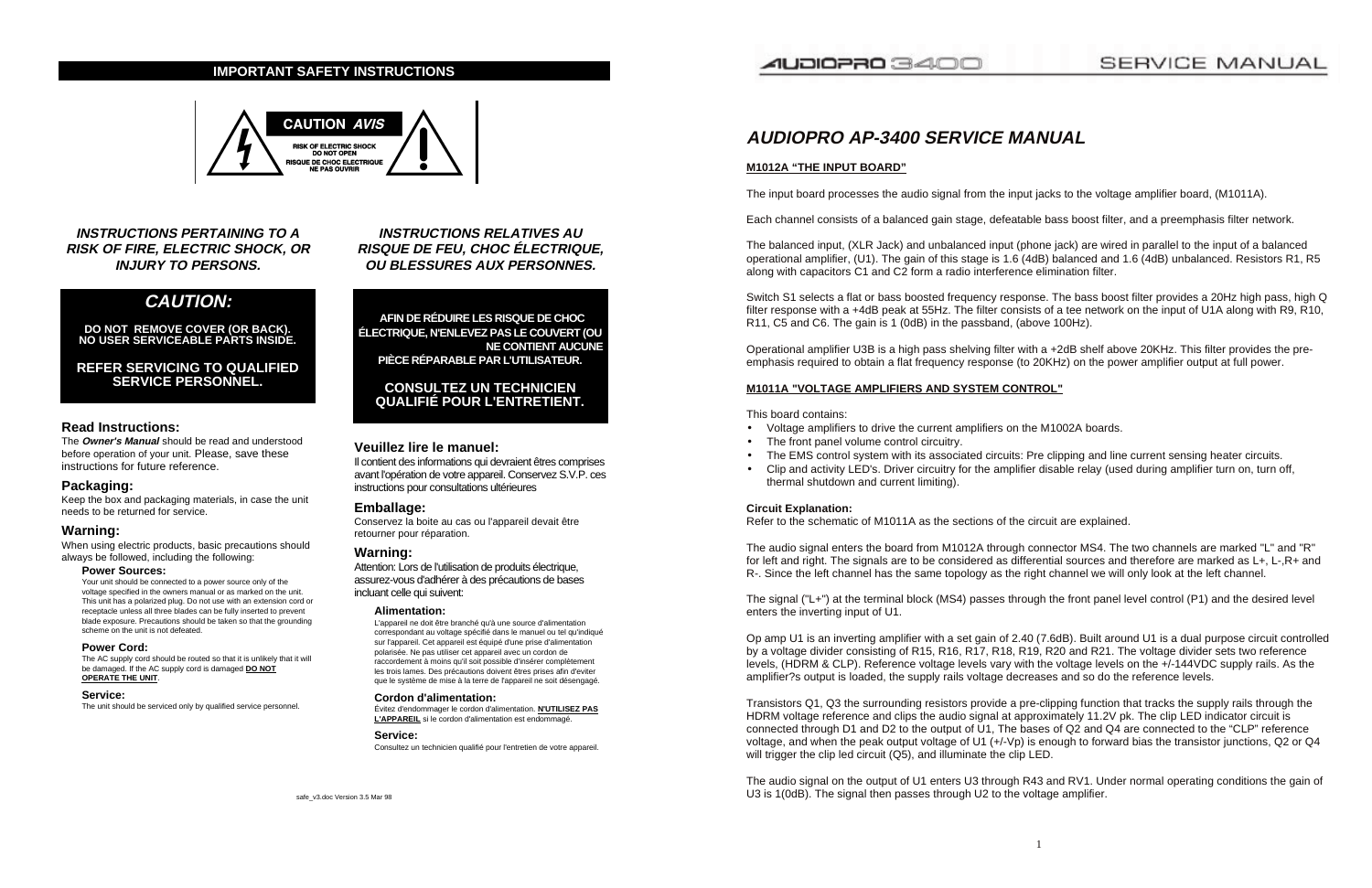### AUDIOPRO 3400

### **SERVICE MANUAL**

### AUDIOPRO 3400

#### **VOLTAGE AMPLIFIER:**

The voltage amplifier amplifies the audio signal?s voltage from 4.8 volts peak (at the output of U2) to approximently 97v peak which is required to drive the current amplifier board M1002A. M1002A provides the current required for the 97v peak signal to drive 1200 watts into 4 ohms out of the binding posts.

Before the circuit is described in detail here is a quick rundown on the signal?s path through the voltage amplifier stage. Refer to the schematic of M1011A. Let's consider that a positive going AC signal is present @ test point 3. The positive going signal will turn on the positive side of the voltage amplifier. The signal at test point 3 turns on Q12 (through R40, D14 and D13). The collector of Q12 pulls down on the base of Q14, turns this transistor on further and allows a greater current to flow out of Q14?s collector. This increase in current passes through Q15 and it?s collector to emitter voltage drop decreases. The collector of Q15 now being more positive in voltage turns the base of Q18 on causing an increase in Q18?s collector current resulting in test point 5 going positive.

As the positive side of the amplifier was turning on the negative side would have been turning off. This is how test point 5 was able to move positive following the input signal. The reverse would hold true if a negative going signal was present on the input of the voltage amplifier.

#### **CIRCUIT DESCRIPTION:**

The voltage amplifier is a mirrored image with circuitry connected to the positive power supply rail being identical (but opposite polarity) to the circuitry connected to the negative power supply rail.

For this reason we will look in detail at the positive side of the amplifier.

The audio signal enters the voltage amplifier at test point 3. The signal passes through R40, D14 and D13 to the base of Q12. Diodes D13 and D14 set up the DC bias on Q12 to approximately 0.6 mA.

The first voltage gain stage consists of Q12 along with the resistor chain on its collector and the emitter resistor (R44).

Transistor Q12 drives the base of Q14 through the resistor chain. A DC current of approximately 6 mA should flow through the collector of Q14. The voltage drop across Q14 remains constant and is derived from the voltage drop across the voltage reference Q20, resistor R58, and the base/emitter junction of Q15. This total voltage should equal approximately 3 VDC. Transistor Q14 is the second gain stage and its output current flows through Q15. Transistor Q15 is a common base stage with the collector driving the base of output buffer Q18.

Diode D17 is a clamping diode that prevents the maximum peak of the audio signal from coming within 4V of the 144 VDC rail. This is to prevent the output current amplifier (board M1002A) from going into saturation during clipping and therefore having storage delay problems.

Transistor Q18 buffers the high impedance present on the collector of Q15. The output of the buffer provides a low output impedance at test point 5 and is current limited to 25mA through the clamping action of D19, D20 and D23. The signal at TP-5 drives the current amp board M1002A.

DC offset on the amplifier?s output is corrected by operational amplifier U2. The DC offset forms a current through R54, R14 and is blocked by C5 giving a DC offset correction gain of -1.

The activity L.E.D. function is a simple charge pump circuit with a transistor that redirects a constant current path through the activity L.E.D.

#### **SHUTDOWN CIRCUIT:**

The last circuit on board M1011A is the shutdown relay and its associated drive circuitry. The relay circuit has two possible operating states.

- 1. Amplifier on under normal operating conditions.
- output or the amplifier has overheated.

2. Amplifier power switch has just been turned OFF/ON or the amplfier is in current limit protecting the amplifier?s

#### **CIRCUIT DESCRIPTION**

Here is how the circuit accomplishes these functions. The relay?s normally closed contacts short the output of the voltage amplifiers to ground when the power switch is off. When the power switch is turned on, the relay remains off (normally closed) for about 6 seconds. C52 charges to 35V and results in Q37 turning off allowing Q36 to turn on. As Q36 turns on, it connects the negative terminal of the relay?s coil (Pin 16) to ground energizing the relay and opening the normally closed contacts.

If prolonged current limiting occurs on the amplifier?s output transistors then D50 or D51 (depending on which channel is current limiting) will be forward biased turning on Q38 (from its off state). Now +144VDC appears on the collector of Q38 and through R130 and R128 turn on Q37 therefore turning off Q36 by shorting its base emitter junction. Q36 turning off will turn the relay off and the normally closed contacts (off state) will short the outputs of the voltage amplifiers to ground so as not to continuously stress the amplifier?s output transistors. A cycle now occurs. With the voltage amplifiers now disabled there is no signal driving the output transistors (Q14 to Q28) on board M1002A.

The current limit circuit on M1002A turns off and D50 and/or D51 are not forward biased and Q38 turns off. Through Q37 and Q36 the relay is turned back on and the voltage amplifiers are now active again, driving the output transistors. If current limiting still occurs, then the same cycle will occur. If the cause of current limiting (low impedance or short on the speaker output terminals) has been removed, then the amplifier will continue to operate normally.

The third operation that the relay provides is "overheat shutdown". If for some reason the fan cannot keep the heatsinks in a safe operating temperature area then the fan control circuit (on board M1013A) will deliver through the "kill" signal line a positive current to turn Q37 on and turn Q36 off to turn off the relay and disable the voltage amplifiers. When the temperature of the amplifier has been cooled down by the fan, then the kill signal will disappear and the relay circuit will turn on the relay to resume normal operation. Anytime the relay is in the "protect" mode (due to the abnormal states) then contact pin 8 of the relay will illuminate LD5 (the protect LED on the front panel).

#### **M1002A "CURRENT AMPLIFIER BOARD"**

The current amplifier board (M1002A) receives a high voltage audio signal from voltage amplifier board (M1011A) and provides the current drive necessary to drive speaker cabinets.

The current amplifier is a two tier complimentary output driver design controlled by a complimentary mos-fet stage.

CIRCUIT DESCRIPTION - REFER TO THE SIMPLIFIED SCHEMATIC #1 ON THE FOLLOWING PAGE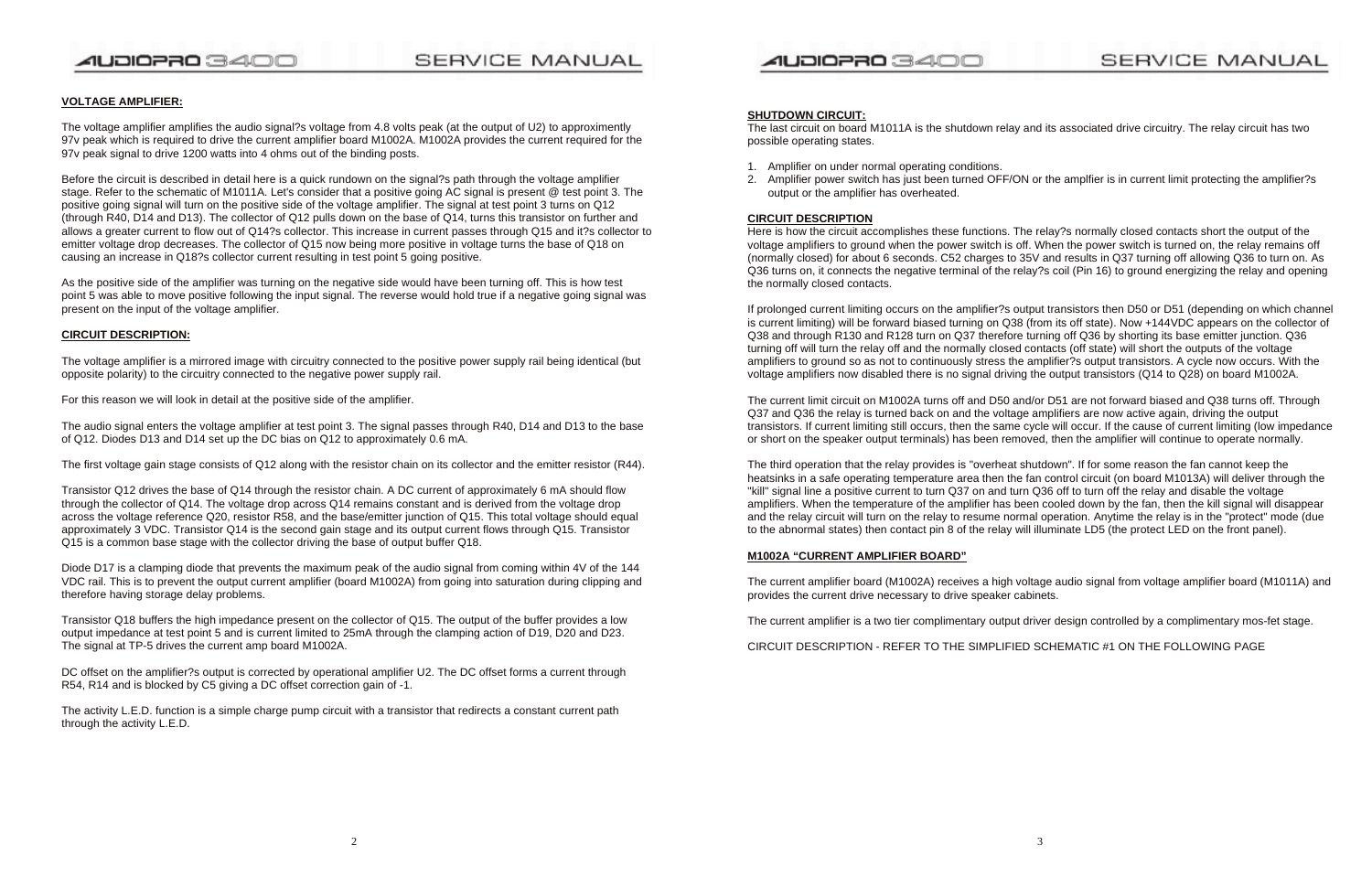

#### SIMPLIFIED SCHEMATIC #1



#### **QUIESCENT CONDITION:**

This design is class A/B and therefore the output driver transistors must be forward biased to provide low crossover distortion. In most class A/B designs, a diode chain or VBE multiplier is used to control the bias voltage and provide a means of adjusting the bias. This design is different as there isn't a diode chain or VBE multiplier. For simplicity lets consider only the positive side of the current amplifier, that is all parts between the positive power supply rails and the audio signal output/input terminals. The negative side is the same as the positive, except for polarity changes.

To bias Q14, greater than 0.5V is needed from base to emitter, (or for simplicity from base to amplifier output). Points A and B are at the same potential, so consider them to be connected. If this is true then 0.5V from test point 2 to the amplifier output must appear across R12. There must be some way of developing this voltage across R12, and there is using the mos-fet (Q5) driver along with local feedback.

Simplified schematic Fig. #1 shows the biasing circuit. The current needed to develop 0.5V across R12 comes from the source of Q5. When the amplifier is first turned on the current source (Q3) turns on Q5 and current flows through R12 developing a voltage. When this voltage approaches 0.5V Q1 turns on and robs current from the gate of Q5.

This causes Q5 to turn off until the reduced current flowing through Q5 maintains 0.5V across R12. Q1 will turn off slightly causing Q5 to increase its source current. The circuit reaches a point of equilibrium with approximately 0.5V across R12.

Because all output devices are not identical and base emitter voltages vary, some adjustment must be available to slightly adjust the 0.5V across R12. This is accomplished with RT1. RT1 causes Q1 to turn on slightly more or less resulting in Q5 turning on slightly more or less and therefore R12? s voltage will be slightly more or less than 0.5v. The proper quiescent current adjustment is 4mV ( to be measured between test points 8 and 9).

#### **THE SECOND TIER:**

Refer to the simplified schematic Fig. #1 while reading the following text. One way of making an amplifier more efficient is to vary the Power Supply Voltage on the collectors of the output transistors (Q14 & Q22). The lower the voltage from collector to emitter, the lower the device dissipation. During quiescent conditions, there is 78VDC on the collectors of output transistors Q14 and Q22. The peak AC voltage that can appear on the amplifier's output is approximately 132V peak. How can an output transistor deliver a 132V peak when its collector is only at 78VDC? It can if its collector is pulled up to 144VDC as the output signal's peak rises above 78VDC. (refer to Fig. #2). The second tier voltage must remain above the amplifier's output voltage by amount Vm. Therefore the circuitry controlling the second tier voltage must increase the tier voltage before the amplifier's output voltage reaches 78VDC. This leading voltage is necessary to compensate for time lag of the second tier circuit during fast rising amplifier output signals.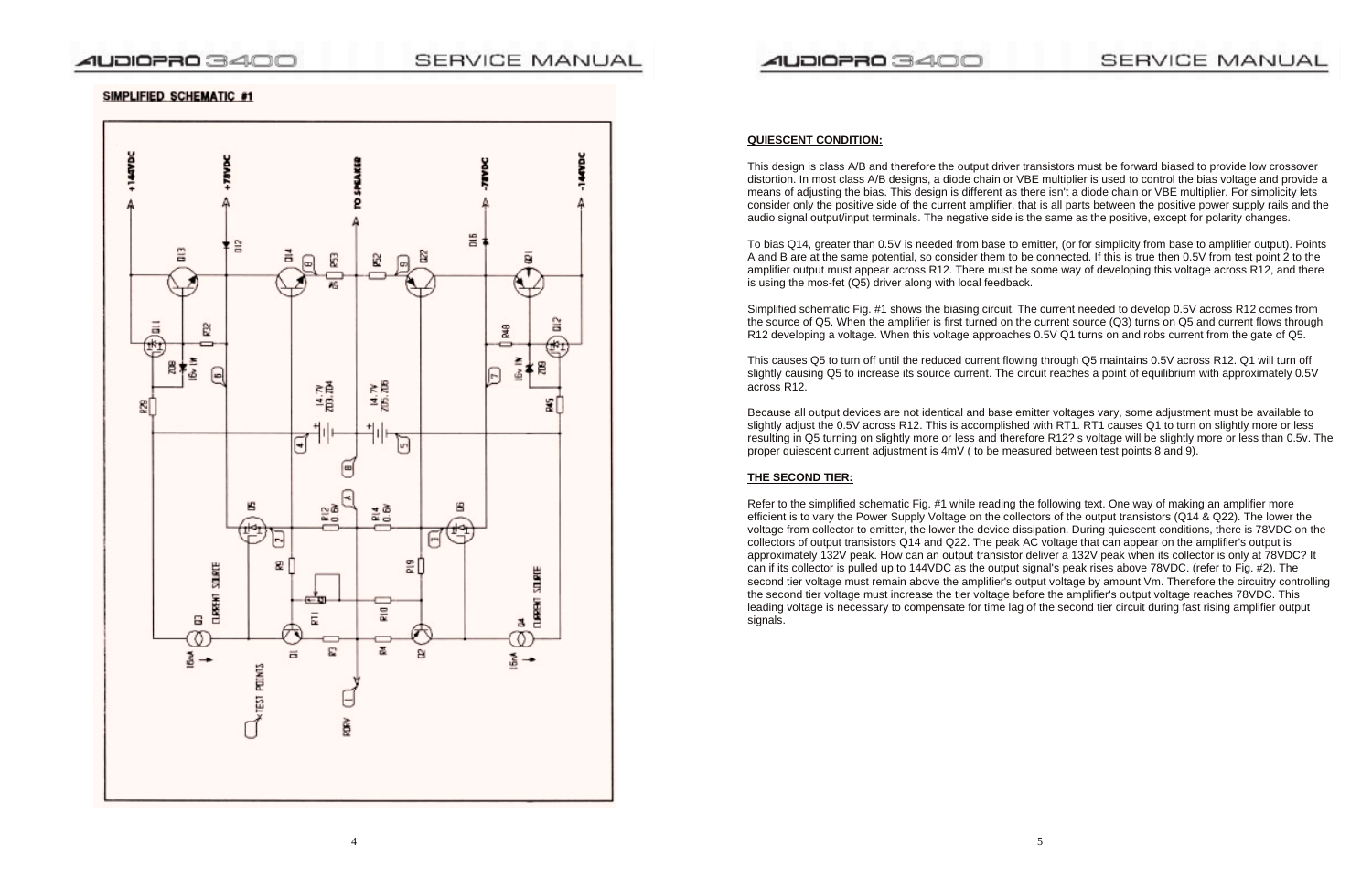

The voltage between the amplifier?s output and test point 4 is approximately 14.7VDC derived from the voltage drop across ZD3 @ ZD4. We call this voltage the "floating battery" because it floats on top of the output audio signal with point 4 always being 14.7VDC greater than the peak of the output signal. Point 4 drives the gate of mos-fet Q11. Q11 controls the transistors of the upper tier. As Q11 turns on it's source foward biases the base of Q13 and Q13 pulls the collector of Q14 towards the 144 volt rail. The gate to source voltage needed to turn on Q11 is approximately 3.5 volts. When the peak output signal is about 67vp (55v-(14.7v-



3.5v)) then Q11 will start to turn on the second tier. The second tier voltage will remain about 11 volts (Vm) above the peak of the output signal to the point of clipping where this voltage is reduced to about 4 volts. Zener ZD8 protects the gate source junction of Q11 and also provides a current path through R29 for the "floating battery".

#### **Current Limit Protection Circuitry**

To have an amplifier drive 3000 watts into practically any combination of speaker cabinets and know what is a safe load and what is not is a very difficult task. An extensive amount of time was spent on the current limit circuitry so that it may simulate the safe operating area of the output transistors (SOAR curve). No matter how reactive the load may be the phase shift that it presents, along with it's resistive component is used to set the output current limit of the output transistor stage.

Refer to the schematic of board M1002A while reading the following text. The current limit circuitry is a mirrored image with circuitry connected to the positive power supply rail being identical (but opposite polarity) to the circuitry connected to the negative power supply rail. For this reason we will look at the positive side of the circuitry.

Transistor Q9 measures the peak current flowing through resistor R53. The voltage across R53 (as a result of the current flowing through it) is scaled down by R55, R35, R36, R37, D7 and D11- these parts make up the safe operating area along with the time constants of C26, R34, C12 and R26. Fig. #3 shows a waveform of the current that passes through R52 and R53 when the output of the amplifier is shorted to ground. This can only be seen by using an oscilloscope to measure differentially across R52 and R53. The conditions of the measurement are contained on the diagram. During current limit when Q9 turns on it reduces the voltage across R42. R42 is in series with a 16 volt zener (ZD7) and is also in parallel with the junction of Q8. Q8 is normally saturated by the current that flows through R20, ZD7, R42, and R22. When Q9 reduces the voltage across ZD9 and R42 to below 16.6 volts then Q8 turns off allowing a charge to build up on C8 through resistors R24 and R25. If current limiting occurs for a long enough duration to allow C8 to charge to 1.2 volts then Q7 will turn on tripping the relay circuit on board M1011A. As soon as the relay is turned off the audio signal will be turned off at the voltage amplifiers and will remain off for about 5 seconds before the relay turns on and allows the audio signal to pass through the amplifier. If a current limit condition is still present then the whole cycle will occur again and repeat until the load conditions on the amplifier's output are safe for the amplifier. When a safe load reappears the amplifier will automatically reset and drive that load (the speaker cabinet). Subwoofers present large inductive loads to the amplifier and are driven at low frequencies where the large current peaks must be tolerated for short periods of time. To accomodate this type of loading C26 and R34 are used to retard the firing of Q9 at low frequencies.



FREQUENCY: 100Hz Y SCALE: 1 VOLT = 10 AMPS

#### **DC Protection**

If a DC voltage greater than 8 volts appears on the output of the amplifier for more than 200 milliseconds then triac Q30 will turn on holding the output at ground potential. MBS4992 is a device that turns on at either + or - 8 volts DC.



**NOTE:** Everytime you replace blown output transistors on a M1002A board test the DC protection triac with the following circuit.

#### **Conditions of test:**

A. Pass a 100Hz 25v peak signal through the M1002A board under test with no load connected to the amplifier

- output.
- B. Connect points 1 and 2 as shown in the diagram. The amplifier should go into protect mode as the triac ( if working) shorted the output of the amplifier to ground, and the amplifier goes into current limit. C. Disconnect the triac test circuit and allow the amplifier to complete it?s protect cycle.
- 
- D. Reverse connections 1 to 2 and 2 to 1 and test again. The same results as in B) should be observed if the triac is working.

Only test the triac for one protect cycle as prolonged testing will heat the triac to a high temperature.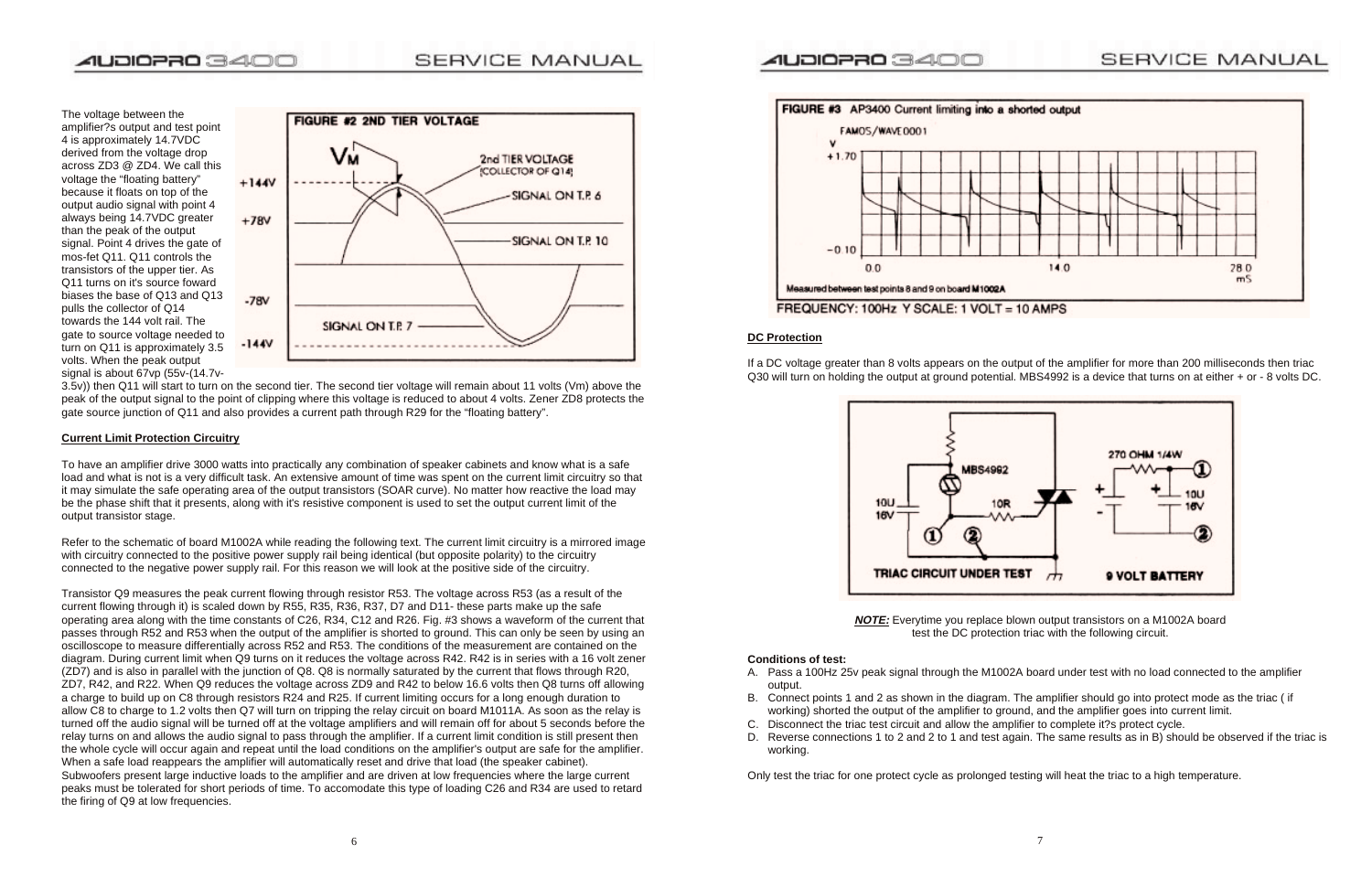

#### **EMS Circuit**

The Energy Management System circuit only applies to North American line voltage products. A North American AC receptacle can provide 1850 watts before the wall breaker would trip, but how can a amplifier provide 2 x 1200 watts out when only 1850 watts is avaliable out of the AC receptacle? A sinewave source connected to the amplifier driving the amplfier to full power output will cause the circuit breaker on the amplifier to trip. Music driving the amplfier to clipping can be equal an average power output between 12 and 30 percent of the amplifier?s maximum capable power output. Under this condition less than 12 ampheres of current is drawn from the AC line. Some synthesized music may go beyond the 12 to 30 percent level and make the amplfier draw more than 12 amperes from the AC line. If this occurs the coil on board M1013A heats up to the point where through the heating of thermistor RV5, Q32 sinks current through R109. On board M1011A Q11 starts conducting through the connection to R109. Q11 heats thermistors RV2 and RV4 attenuating the audio signal going to each amplfier channel, thus decreasing the current drawn from the AC line to the point where less than 12 ampheres is being drawn.

#### **Fan Circuit**

Looking at the schematic to board M1013A, here is a quick explaination of the fan control circuit. There is a thermistor on each M1002A board. When the amplifier is first turned on, Q33 is saturated sinking the current source through ZD10. As either negative temperature coefficient thermistor begins to heat up, more current flows through D38 or D39 decreasing the conductor of Q33 until the increasing VCE of Q33 is enough to turn on Q34 and Q35. Further heating of the thermistor causes an increasing of Q33?s collector to emitter voltage. Q34 and Q35 are a common emitter stage with Q35



providing the drive current for the fan. To lower the dissipation of Q35, D42, D43, ZD12, ZD13 and R118 turn off Q35 when the full wave rectified voltage present of the collector of Q35 reaches approximently 50V by robbing current from the base of Q34. The maximum fan voltage is 20.5 VDC. ZD14 and R120, R121 and R122 provide a current limiting function. Figure #4 shows the current throught these resistors when there is 12VDC across the fan.

#### **Thermal Shutdown Circuit**

Test point 7 in the fan circuit is the measuring point for the shutdown voltage. As the temperature sensing thermistors that control the fan circuit heat up the voltage on test point 7 rises until at 85 degrees celcius on the M1002A heatsinks the voltage on test point 7 reaches 34.5 VDC and the amplifier must be shutdown to protect the output power transistors. ZD15 and D47 become forward biased and through the kill connection to board M1011A, Q37 on M1011A turns on turning the relay off and muting the audio signal. After the amplifier cools down the kill voltage will decrease FIGURE #4 AP3400 Fan Current Waveform until Q37 turns off turning the relay back on enabling the amplifier.

#### **Identifying Defective Boards in the AP-3400**

### **STEP 1: VISUAL INSPECTION OF FRONT PANEL AND FAN**

A. Check to see whether the green power LED is lit. If not, the amplifier has a power supply (M1013A board),

B. If the red protect LED stays on or samples off and on, this usually indicates a problem with one or both of the M1002A current amplifier modules and possibly damage to the M1011A voltage amplifier board. Check for misaligned pin connections or see if the ribbon cables have been cut or pinched through their insulation. C. The fan running at full speed on power up usually indicates a problem with the fan circuitry on the M1013A board, but it can also be caused by M1011A circuit problems. Erractic fan behaviour can be caused by damaged

- transformer, A.C. switch or line cord problem.
- 
- thermistors located under the M1002A heatsinks.
- 

D. No output on either or both channels can be caused by intermittent push switches at the input.

#### **STEP 2: VISUAL INSPECTION OF INTERNAL CHASSIS**

A. a) After removing the lid, look for any signs of smoke, charring or burnt components. If the M1002A boards have such damage there may be some damage to the M1011A voltage amp board in the form of blown ICs, or possibly open or shorted diodes, LED?s, resistors, transistors or capacitors. Exploded electrolytic capacitors indicate you

have major repairs to the M1002A, M1011A and M1013A boards.

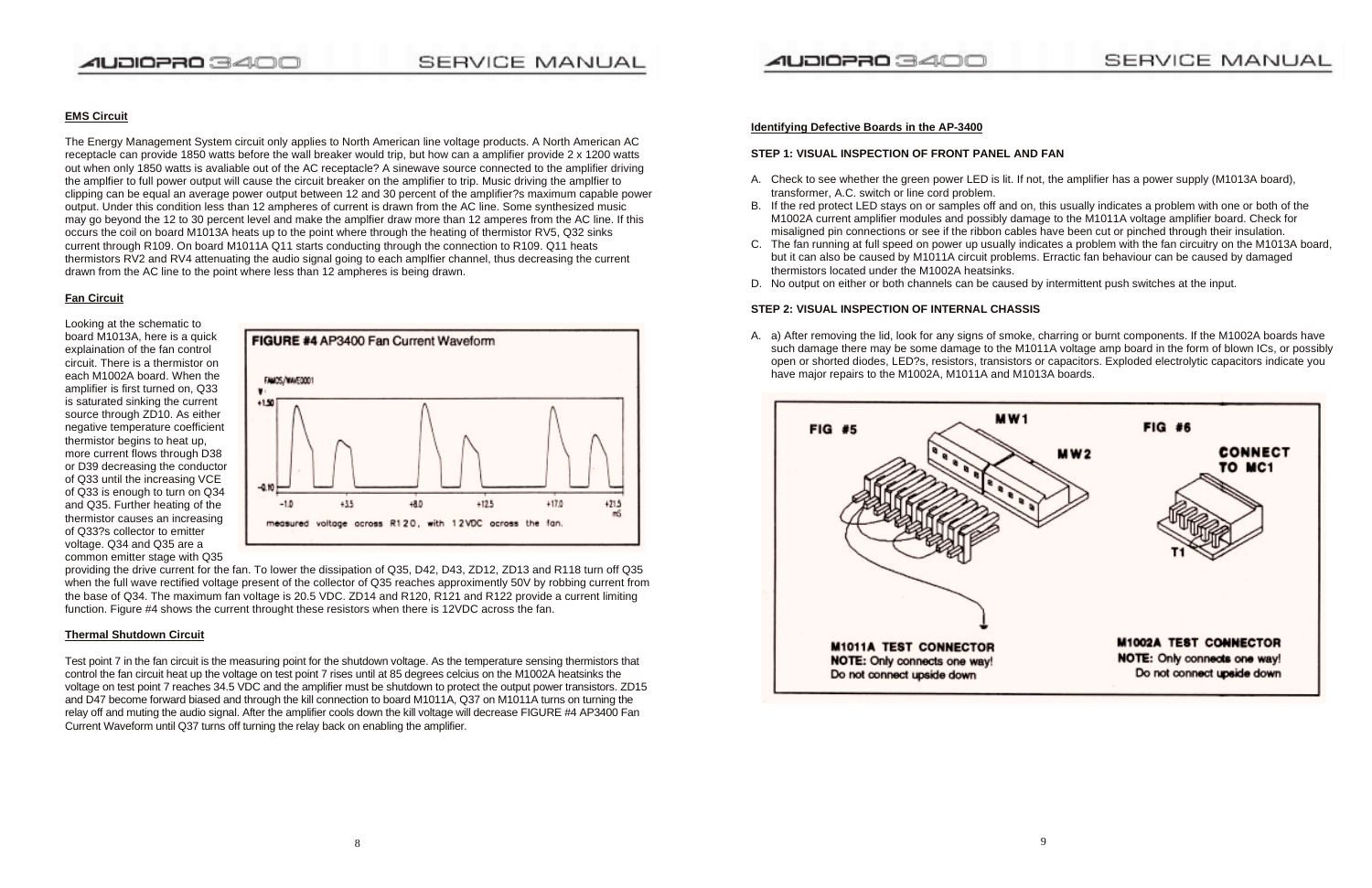### AUDIOPRO 3400

### SERVICE MANUAL

## SERVICE MANUAL

#### **STEP 3: POWER UP PROCEDURE WITHOUT M1002A BOARDS**

It is extremely important that you never power up an AP3400 with the interconnecting cablesbetween the circuit boards not connected.

Time and possible further damage will be reduced if you test M1011A and M1002A boards separately. To do this you must use the M1011A and M1002A test connecters. These are shown in figures #5 and #6. These can be made if the Molex connector parts are available or order them from the Yorkville Service Parts Dept. With the test connectors connected to every board, slowly variac up the line AC voltage.

**NOTE:** It may be simplier to remove the power supply connections to M1002A boards not being troubleshooted to reduce the possibility of further damage. With the M1011A test connector connected, a sinewave can be passed through the board and be seen on test points 5 and 6. With the M1002 Atest connector installed, static DC measurements can be made. A slight DC offset may be present on the board?s output as there will not be any DC correcting feedback.

#### **STEP 4: DISMANTLING AND REASSEMBLY PRECAUTIONS**

- A. When removing power supply wires or resoldering wires to eyelets on the M1011A board, double check that there are no solder bridges or icicles bridging traces or other eyelets. Failure to do so will result in the destruction of newly installed boards as well as other boards in the unit. Also make sure wire color codes are correctly oriented in their proper eyelets, and be careful that ribbon cables don?t get pinched or cut under the M1011A board.
- B. When reinstalling M1002A boards, make sure the output wires, i.e. the red and yellow signal and black ground wires, are not reversed. If either or both channels are reversed, the amp will stay in protect mode with the red protect LED staying on or sampling on and off.

### AUDIOPRO 3400

### **SPECIFICATIONS**

#### **POWER**

- All values are in WATTS at 1KHz, except FTC 20Hz-20KHz.
- •Measurements made with regulated 120 VAC sine wave at line cord.
- All values are rounded down to the nearest 25 watts

#### **BURST AVERAGE**

Measured as a 2 cycle burst at 1KHz, 8:1 duty. (Continuous measurements may require line currents >15 Amps).

#### **ONE CHANNEL DRIVEN (WATTS).**

| LOAD.     | CONT. AVG. |      |      |  |  |
|-----------|------------|------|------|--|--|
| 80hms900  | 1250       | 3000 | 800  |  |  |
| 4ohms1500 | 2250       | 6000 | 1200 |  |  |

#### **BOTH CHANNELS DRIVEN (WATTS).**

| IANNLL DNIVLN (WATTS).  |      |            |      |                   |                     |                     |
|-------------------------|------|------------|------|-------------------|---------------------|---------------------|
| LOAD                    |      | CONT. AVG. |      | <b>BURST AVG.</b> | <b>PEAK INSTANT</b> | <b>FTC 20-20KHz</b> |
| 8ohms900                | 1250 | 3000       | 800  |                   |                     |                     |
| 4ohms1500               | 2250 | 6000       | 1200 |                   |                     |                     |
|                         |      |            |      |                   |                     |                     |
| HANNELS DRIVEN (WATTS). |      |            |      |                   |                     |                     |
| LOAD                    |      | CONT. AVG. |      | <b>BURST AVG.</b> | <b>PEAK INSTANT</b> | <b>FTC 20-20KHz</b> |
| 8ohms750                | 1200 | 3000       | 650  |                   |                     |                     |
| 4ohms1200               | 2175 | 6000       | 950  |                   |                     |                     |
|                         |      |            |      |                   |                     |                     |
| :D (WATTS)              |      |            |      |                   |                     |                     |
| LOAD                    |      | CONT. AVG. |      | <b>BURST AVG.</b> | <b>PEAK INSTANT</b> | <b>FTC 20-20KHz</b> |
| 16ohms1500              | 2400 | 6000       | 1300 |                   |                     |                     |
| 8ohms2400               | 4350 | 12000      | 1900 |                   |                     |                     |

| LOAD.     | CONT. AVG. |      |     |  |
|-----------|------------|------|-----|--|
| 8ohms750  | 1200       | 3000 | 650 |  |
| 4ohms1200 | 2175       | 6000 | 950 |  |

| <b>BRIDGED (WATTS)</b> |      |            |      |
|------------------------|------|------------|------|
| LOAD.                  |      | CONT. AVG. |      |
| 16ohms1500             | 2400 | 6000       | 1300 |
| 8ohms2400              | 4350 | 12000      | 1900 |

#### **THD DISTORTION**

| LOAD   | AT 1KHz     | 20Hz - 20KHz |
|--------|-------------|--------------|
| 8 ohms | $<0.003\%$  | $0.04\%$     |
| 4 ohms | $< 0.004\%$ | $0.05\%$     |

- **CROSSTALK:** -75 dB below full power at 1KHz
	- -60 dB below full power, 20Hz 20KHz
- **INPUT IMPEDANCE:** 20K ohms balanced, 10 Kohms unbalanced
- **INPUT SENSITIVITY:** 1.4 VRMS sine wave = full power (36 dB gain).
- **FREQUENCY RESPONSE:** Within 1dB, 20Hz to 20KHz (50Hz boost sw out)
	- **HUM AND NOISE**: -105 dB below max output RMS voltage, unweighted
		- **DC OFFSET:** less than 25 millivolts
		- **PROTECTION:** fully protected, DC, LOAD and THERMAL
		- **COOLING:** interleaved heatsink with DC servo controlled fan
		- **SLEW RATE:** Power amp: 30 V/usec, 60 V/usec in bridged mode (rise time limited to 18 V/usec by input filter).
	- **DAMPING FACTOR:** >500, 20Hz 400Hz, into 8 ohms
- **MAX OUTPUT CURRENT:** 100 amperes for 10 milliseconds, 50 amperes continuous
	- **TURN ON/OFF:** < 15 milliwatts / seconds, 0.5 Wpk (1s on delay).
	- **EFFICIENCY:** Better than 75% at full power into 4 ohms
		- **WEIGHT:** 42 pounds 17.75 Kilograms
			- **SIZE:** 3.5" x 19" x 15.75" (front panel to binding posts)
	- **POWER SUPPLY:** Toroidal transformer and combination
		- power switch/circuit breaker
- **POWER COMSUMPTION:** Will not exceed 13.5 Amps under actual conditions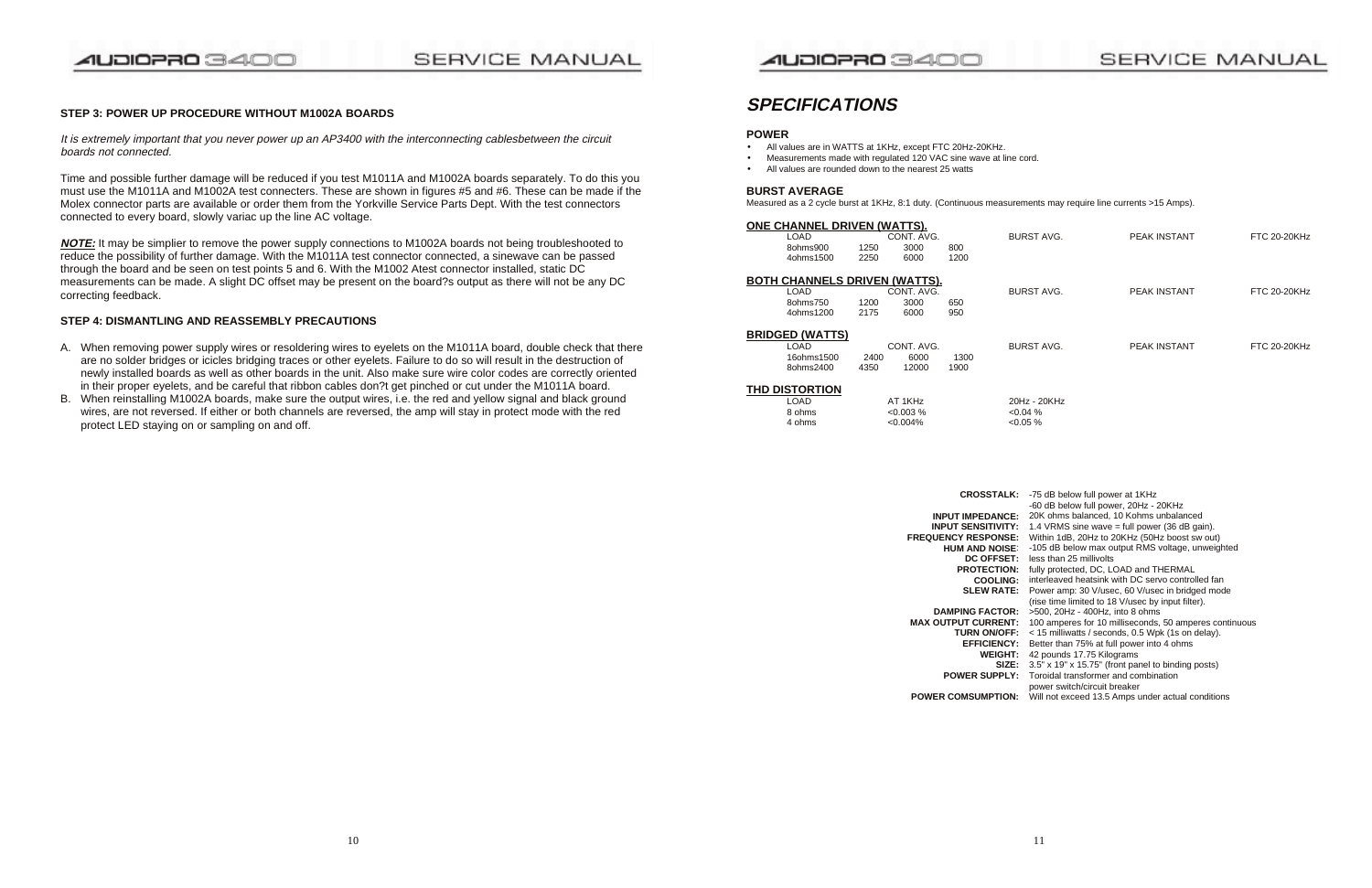

#### **Identifying Defective Boards in the AP-3000 & AP-3400**

**Please note:** All boards used in the AP-3400 are designated with an `A' suffix (e.g. M1002A) and use bright red solder mask

#### **STEP 1: VISUAL INSPECTION OF FRONT PANEL AND FAN**

a) Check to see whether the green power LED is lit. If not, the amplifier has a power supply (**M1013** board), transformer, A.C. switch or line cord problem.

b) If the red protect LED stays on or samples off and on, this usually indicates a problem with one or both of the **M1002** current amplifier modules and possibly damage to the **M1012** voltage amplifier board. **Note:** Any of the Molex cables from the **M1011** circuit board to the **M1012** input board as well as the **M1002** current amplifiers can cause the protect LED to stay on or sample on and off. Check for misaligned pin connections or see if the ribbon cables have been cut or pinched through their insulation.

c) The fan running at full speed on power up usually indicates a problem with the fan circuitry on the **M1013** board, but it can also be caused by **M1011** circuit problems. Erratic fan behaviour can be caused by damaged thermistors located under the **M1002** heat sinks.

d) No output on either or both channels can be caused by intermittent push switches at the input.

#### **STEP 2: VISUAL INSPECTION OF INTERNAL CHASSIS**

**Note: M1002?s** power supply wires (red, yellow, white, blue and black) must be removed as well as the input Molex ribbon to the **M1002** when attempting to power up an **M1011**.

a) After removing the lid, look for any signs of smoke, charring or burnt components. If the **M1002** boards have such damage, the **M1011**, **M1012** and **M1013** boards may also be damaged even if there is no similar charring on their components. At the least, there will be some damage to the **M1011** voltage amp board in the form of blown ICs, or possibly open or shorted diodes, LEDs, resistors, transistors or capacitors. Exploded electrolytic capacitors indicate you have major repairs to the **M1002**, **M1011** and **M1013** boards.

#### **STEP 3: POWER UP PROCEDURE WITHOUT M1002 BOARDS**

It is **extremely important** that you never power up an AP-3000 or AP-3400 without following the procedure located on the **M1011** schematic highlighted within the box drawn in dashed lines. Failure to do so will possibly result in damaging a good board. This procedure should only be done on a no load scoped output to insure the rest of the circuit boards are working before installing new or repaired **M1011** modules. The output of a fully operational **M1011** will give a 70V peak to peak sinusoidal (undistorted) wave form when a patch plug is attached at Pin #1. If the wave form is distorted or non- existent, or there is DC offset, do not attempt to connect any **M1002** module to the **M1011** or you will immediately destroy the new or repaired **M1002** and will also cause more damage to the rest of the amplifier.

#### **STEP 4: DISMANTLING AND REASSEMBLY PRECAUTIONS**

a) When removing power supply wires or resoldering wires to eyelets on the **M1011** board, double check that there are no solder bridges or icicles bridging traces or other eyelets. Failure to do so will result in the destruction of newly installed boards as well as other boards in the unit. Also make sure wire color codes are correctly oriented in their proper eyelets, and be careful that ribbon cables don?t get pinched or cut under the **M1011** boards as this will result in shut down into the protect mode or even destruction of more boards.

b) When reinstalling **M1002** boards, make sure the output wires, i.e. the red and yellow signal and black ground wires, are not reversed. If either channels or both are reversed, the amp will stay in protect mode with the red LED staying on or sampling on and off.

**AP3400 Parts List 10/28/98**

| YS # | <b>Description</b>                                  | Qty.           |      | <b>YS#</b> Description                | Qty.           |      | YS# Description                            | Qty.                    |
|------|-----------------------------------------------------|----------------|------|---------------------------------------|----------------|------|--------------------------------------------|-------------------------|
| 6410 | GREEN 3MM LED 1V7 5MA BULK BRT CLR                  | 3              | 5621 | 470U 63V 20%CAP RADIAL ELECT BULK     | -1             |      | 4854 1/4W 1K2 5%<br><b>T&amp;R RES</b>     | 2                       |
| 6411 | RED 3MM LED 1V9 5MA BULK BRIGHT                     | 3              | 5892 | 6800U 80V 10%CAP RADIAL ELECT BULK    | 8              | 4624 | 1/2W<br>1K5 5%<br><b>T&amp;R RES</b>       | $\mathbf{1}$            |
| 6419 | BRIDGE 35A 400V WIRE LEAD GI3504                    | $\overline{2}$ | 4522 | <b>4K7 TRIM POT</b>                   | $\overline{2}$ |      | 4824 1/4W 1K5 5%<br><b>T&amp;R RES</b>     | 12                      |
| 6425 | BAV21 200V 0A25 DIODE T&R                           | 6              | 4400 | 10K 25A-AUD/DETENT STYLE"P15"16MM     | $\overline{2}$ | 4847 | 1/4W<br>2K2 5%<br><b>T&amp;R RES</b>       | $\overline{2}$          |
| 6438 | 1N4004 400V 1A0 DIODE T&R                           | 10             | 3590 | 12.0 AMP SWITCH BREAKER WHITE         | $\mathbf{1}$   | 4804 | 1/4W<br>3K<br>5%<br><b>T&amp;R RES</b>     | 8                       |
| 6825 | 1N4148 75V 0A45 DIODE T&R                           | 71             | 3822 | 500NH COIL 18AWG 0R000 AIR CORE       | 1              | 6124 | 1/4W<br>3K<br>5%MINI<br><b>T&amp;R RES</b> | $\overline{2}$          |
| 6934 | MR854 400V 3A0 DIODE FAST RECOV                     | 24             | 3820 | 4UH COIL 14AWG ZOBEL HORIZONTAL       | $\overline{2}$ | 4744 | 5.0W<br>3K6 5%<br><b>BLK RES</b>           | 8                       |
| 6439 | 1N5225B<br>3V0 0W5 ZENER 5% T&R                     | 4              | 3464 | WIRE TO BOARD CRIMP 18-24 AWGT/LEAD   | 2              | 4827 | 1/4W<br>4K7 5%<br><b>T&amp;R RES</b>       | $\overline{7}$          |
| 6440 | 1N750ARL<br>4V7 0W5 ZENER 5% T&R                    | 5              | 3465 | WIRE TO BOARD CRIMP 16-18 AWG TIN     | $\overline{4}$ | 4982 | 1/4W<br>4K7 5%MINI<br><b>T&amp;R RES</b>   | $\overline{4}$          |
| 6459 | 1N4732A<br>4V7 1W0 ZENER 5% T&R                     | $\overline{2}$ | 3486 | CLIP 250X032 22-18AWG DISCO-LOK       | 14             | 4778 | 1/4W<br>5K36 1%<br><b>T&amp;R RES</b>      | $\overline{2}$          |
| 6461 | 1N5240BRL 10V0 0W5 ZENER 5% T&R                     | $\mathbf{1}$   | 3489 | CLIP 250X032 18-22AWG DISCO/INSL      | $\overline{2}$ | 4862 | 1/4W<br>5K6 5%<br><b>T&amp;R RES</b>       | $\overline{2}$          |
| 6450 | 1N5242B<br>12V0 0W5 ZENER 5% T&R                    | 4              | 3490 | CLIP 250X032 14-16AWG DISCO/INSL      | $\mathbf{1}$   | 4887 | 1/4W 7K5 5%<br><b>T&amp;R RES</b>          | 11                      |
| 6822 | 1N4745A<br>16V0 1W0 ZENER 5% T&R                    | 4              | 3682 | 250 MALE PCB TAB BULK ON CATRIGE      | 14             | 4990 | 1/4W 8K2 5%MINI<br><b>T&amp;R RES</b>      | $\overline{2}$          |
| 6824 | 1N5246B<br>16V0 0W5 ZENER 5% T&R                    | $\overline{4}$ | 3447 | DUAL BINDING POST TPP3                | $\overline{2}$ | 4800 | 1/4W 10K0 1%<br><b>T&amp;R RES</b>         | 20                      |
| 6432 | 1N5248B<br>18V0 0W5 ZENER 5% T&R                    | $\overline{2}$ | 3498 | M203-02 PLAIN PC MNT JK SKT           | 2              | 4829 | 1/4W 10K<br>5%<br><b>T&amp;R RES</b>       | 2                       |
| 6465 | 1N5250B<br>20V0 0W5 ZENER 5% T&R                    | $\overline{4}$ | 3660 | FEMALE PC MOUNT XLR NTRX.NC3FPR-H-O   | $\overline{2}$ | 4775 | 1/4W 14K0 1%<br><b>T&amp;R RES</b>         | 5                       |
| 6433 | 1N5257B<br>33V0 0W5 ZENER 5% T&R                    | 3              | 3451 | 0.089 OD SMALL EYELET ELECTROPLATED   | 18             | 4630 | 1/2W 15K 5%<br><b>T&amp;R RES</b>          | 10                      |
| 5101 | <b>BC550C</b><br>TO92 NPN TRANS. T&R                | 19             | 3542 | SE44 LARGE EYELET TIN-PLATED BRASS    | 23             | 4830 | 1/4W 15K<br>5%<br><b>T&amp;R RES</b>       | 5                       |
| 5102 | <b>BC560C</b><br>TO92 PNP TRANS. T&R                | 10             | 3630 | FAN GUARD METAL 80MM CHROME           | $\mathbf{1}$   | 4771 | 1/4W 17K8 1%<br><b>T&amp;R RES</b>         | 11                      |
| 5103 | MPSA06<br>TO92 NPN TRANS. T&R                       | $\overline{1}$ | 3860 | FAN 80MM X 80MM 40CFM 12VDC           | $\mathbf{1}$   | 6125 | 1/4W 18K 5%MINI<br><b>T&amp;R RES</b>      | $\overline{2}$          |
| 5107 | 2N5551<br>TO92 NPN TRANS. T&R                       | 5              | 3692 | HEATSINK THERMALOY 6079-PB            | 5              | 4885 | 1/4W 20K<br>5%<br><b>T&amp;R RES</b>       | $\overline{4}$          |
| 5113 | MPSA42<br>TO92 NPN TRANS T&R                        | 4              | 3893 | AAVID HEATSINK 5811B                  | $\overline{2}$ | 4777 | 1/4W 21K5 1%<br><b>T&amp;R RES</b>         | $\overline{2}$          |
| 5114 | MPSA92<br>TO92 PNP TRANS T&R                        | 5              | 3894 | AAVID 5972-B H/S W/TAB B.O.           | $\overline{4}$ | 4832 | 1/4W 22K 5%<br><b>T&amp;R RES</b>          | $\mathbf{1}$            |
| 6854 | 2N6517<br>TO92 NPN TRANS.                           | 2              | 3501 | B52200F006 COMP WASH #4 SMALL         | 13             | 4833 | 1/4W 27K<br>5%<br><b>T&amp;R RES</b>       | 6                       |
| 5105 | MPSA <sub>13</sub><br>TO92 NPN DARLINGTONT&R        | $\mathbf{1}$   | 3750 | VINYL CAP SC 0.500 BLACK 1/2"         | $\mathbf{1}$   | 4840 | 1/4W 33K<br>5%<br><b>T&amp;R RES</b>       | 6                       |
| 5106 | MPSA63<br>TO92 PNP DARLINGTONT&R                    | 3              | 3789 | TERMINAL STRIP (BEAU INTERCONNECT)    | 1              | 4868 | 1/4W 36K 5%<br><b>T&amp;R RES</b>          | $\overline{\mathbf{c}}$ |
| 5123 | <b>NJM431L</b><br>TO92 SHUNT REG T&R2V              | $\overline{4}$ | 3806 | RECTANGULAR WASHER FOR TRANS SUPPR    | $\mathbf{1}$   | 4908 | 1/4W 45K3 1%<br><b>T&amp;R RES</b>         | $\mathbf{1}$            |
| 6456 | <b>BF872</b><br>TO202 PNP TRANS.                    | $\overline{1}$ | 8682 | #4 TEFLON WASHER .125ID .281OD .031   | 1              | 4834 | 1/4W 47K 5%<br><b>T&amp;R RES</b>          | 8                       |
| 6873 | <b>MJE340</b><br>TO126 NPN TRANS                    | $\overline{2}$ | 8498 | 6-32 X 3/8 STEEL PEM STUD             | $\overline{4}$ | 4836 | 1/4W 68K<br>5%<br><b>T&amp;R RES</b>       | 6                       |
| 6874 | <b>MJE350</b><br>TO126 PNP TRANS.                   | $\overline{2}$ | 8499 | 6-32X1 STEEL PEM STUD                 | $\overline{7}$ | 4772 | 1/4W 82K5 1%<br><b>T&amp;R RES</b>         | 6                       |
| 6891 | TIP50 TO220 NPN TRANS                               | $\overline{2}$ | 3795 | #8 GROUND LUG ZIERICK 505-169         | 3              | 4898 | 1/4W 91K 5%<br><b>T&amp;R RES</b>          | 4                       |
| 6893 | MJE5730<br>TO220 PNP TRANS                          | $\overline{2}$ | 3468 | 8? 3/16 SJT AC LINE CORD STRIP 17"    | $\mathbf{1}$   | 4838 | 1/4W 100K 5%<br><b>T&amp;R RES</b>         | 4                       |
| 6779 | MJH11018 TO218 NPN DARLINGTON                       | 1              | 3821 | HEYCO #1200 STRAIN RELIEF             | $\mathbf{1}$   | 4776 | 1/4W 113K<br>1%<br><b>T&amp;R RES</b>      | $\overline{2}$          |
| 6911 | BDX54C<br>TO220 PNP DARLINGTON                      | $\mathbf{1}$   | 3521 | SIDE ENTRY PCB CONN .156 8POS         | 1              | 4839 | 1/4W 150K<br>5%<br><b>T&amp;R RES</b>      | 4                       |
| 6912 | BDX53C<br>TO220 NPN DARLINGTON                      | $\mathbf{1}$   | 3541 | 24 PIN BREAKAWAY 90 .156              | 0.333          | 4668 | 2.0W 220K<br>5%10MM BODY T&R RES           | $\overline{2}$          |
| 6752 | MTP10N15L TO220 N CHAN MOSFET                       | $\overline{2}$ | 3543 | 20 PIN BRKAWAY 90 LOCK .156           | 0.75           | 4841 | 1/4W 220K<br>5%<br><b>T&amp;R RES</b>      | 3                       |
| 6923 | MTP2P50E TO220 P CHAN MOSFET                        | 4              | 3593 | PCB CONN 90 5 CIR .156                | 3              | 6126 | 1/4W 220K 5%MINI<br><b>T&amp;R RES</b>     | $\overline{4}$          |
| 6924 | MTW10N40E TO247 N CHAN MOSFET                       | $\overline{2}$ | 8701 | 4-40 KEPS NUT ZINC                    | 17             | 4843 | 1/4W 470K 5%<br><b>T&amp;R RES</b>         | $\overline{4}$          |
| 6925 | MTP8P20<br>O220 P CHAN MOSFET                       | $\overline{2}$ | 8793 | 4-40 HEX NUT ZINC                     | 6              | 6127 | 1/4W 470K<br>5%MINI<br><b>T&amp;R RES</b>  | $\overline{2}$          |
| 6900 | YS6900 (22) TO3 NPN TRANS.                          | 16             | 8760 | 6-32 KEPS NUT TIN PLATED              | 64             | 4844 | 1/4W 1M<br>5%<br><b>T&amp;R RES</b>        | 1                       |
| 6927 | YS6927 (23) TO3 PNP TRANS                           | 16             | 8800 | 6-32 KEPS NUT ZINC                    | 28             | 4797 | 1/4W 1M2 5%<br><b>T&amp;R RES</b>          | $\mathbf{1}$            |
| 6840 | MC33078P IC DUAL OP AMP                             | 5              | 8854 | 6-32 X 1/4 HEX NUT ZINC               | 6              | 4888 | 1/4W 4M7 5%<br><b>T&amp;R RES</b>          | $\overline{2}$          |
| 6884 | <b>NE5532N</b><br>IC DUAL OP AMP                    | $\mathbf{1}$   | 8787 | 8-32 KEPS NUT ZINC                    | 3              | 3699 | RELAY 2C 01AMP DC48 ???MA PC-S             | $\mathbf{1}$            |
| 5190 | MBS4992<br>TO92 8V5 DIAC T&R                        | $\overline{2}$ | 8797 | 5/16-18 KEPS NUT SJ500                | $\mathbf{1}$   | 3594 | 9.5" 5C-24AWG RIBBON HEAVY DUT.100"        | 3                       |
| 6444 | MAC224-4 TO220 40A TRIAC 200V                       | $\overline{2}$ | 3797 | TO-247 THERMO CONDUCTIVE PAD          | 3              | 3595 | 17" 8C-24AWG RIBBON HEAVY DUT.100"         | $\mathbf{1}$            |
| 6477 | 100K 5% 1/4W THERMISTOR T&R 0.2                     | 8              | 3815 | TO3 PREGREASED MICA 56-03-2AP         | 32             | 8865 | 4-40 X 5/16 PAN PH MS SJ500                | $\overline{4}$          |
| 5401 | 10P 500V 5%CAP T&R RAD CER.2"NPO                    | 4              | 3846 | TO220 MICA THERMAL CONDUCTOR 56359B   | 8              | 8742 | 4-40 X 3/8 PAN PH TAPTITE JS500            | 4                       |
| 5404 | 27P 100V 10%CAP T&R TUBULAR NPO                     | $\overline{c}$ | 4597 | 22AWG STRAN TC WIR                    | 19             | 8861 | 4-40 X 3/8 PAN PH MS SJ500                 | $\mathbf{1}$            |
| 5408 | 47P 100V 10%CAP T&R BEAD<br><b>NPO</b>              | 4              | 4599 | 22AWG SOLID SC WIR T&R                | 79             | 8741 | 4-40 X 1/2 PAN PH MS JS500                 | 13                      |
| 5410 | <b>NPO</b><br>100P 100V 10%CAP T&R BEAD             | $\overline{4}$ | 5299 | 24AWG SOLID SC WIR RAD                | 43             | 8871 | 4-40 X 5/8 PAN PH MS SJ500                 | $\overline{2}$          |
| 5412 | 220P 100V 10%CAP T&R BEAD<br><b>NPO</b>             | 2              | 4745 | 5.0W 0R1 5%<br><b>BLK RES</b>         | 12             | 8799 | #6 X 1/4 PAN PH TYPE B JS500               | 2                       |
| 5201 | 470P 100V 5%CAP T&R RAD CER.2"NPO                   | $\overline{2}$ | 4749 | 5.0W 0R15 5%<br><b>BLK RES</b>        | 4              | 8801 | 6-32 X 3/8 PAN PH TAPTITE SJ500            | $\mathbf{1}$            |
| 5416 | 470P<br><b>NPO</b><br>50V 10%CAP T&R BEAD           | 6              | 4974 | 1.0W OR47 5%FLAME PROOF T&R RES       | $\overline{4}$ | 8829 | 6-32 X 3/8 FLAT PH TAPTITE BO#4 HEA        | 15                      |
| 5816 | 680P 100V 5%CAP T&R RAD CER.2"NPO                   | $\overline{2}$ | 4677 | 1/2W 1R 5%<br><b>T&amp;R RES</b>      | 4              | 8747 | 6-32 X 1/2 HEX ND MS ZINC                  | 16                      |
| 5422 | 1 <sup>N</sup><br>50V 10%CAP T&R BEAD<br><b>NPO</b> | $\overline{2}$ | 4877 | 1/4W 1R 5%<br><b>T&amp;R RES</b>      | $\overline{2}$ | 8761 | 6-32 X 1/2 PAN PHIL MS ZINC CLEAR          | 64                      |
| 5273 | 1N5 200V 5%CAP T&R RAD CER.2"NPO                    | 2              |      | 4973 1.0W 1R 5%FLAME PROOF T&R RES    | 4              |      | 8806 6-32 X 1/2 PAN PH TAPTITE SJ500       | 2                       |
| 5427 | 2N2 500V 10%CAP T&R RAD CER.2" YB                   | 4              | 4688 | 1/2W 2R2 5%<br><b>T&amp;R RES</b>     | 7              | 8802 | 8-32 X 3/8 PAN QUAD TPTTE SJ500 #6H        | 7                       |
| 6451 | 4N7 250V 20%CAP AC Y ONLY RAD10MM                   | $\mathbf{1}$   | 4911 | 1/4W 2R2 5%<br><b>T&amp;R RES</b>     | 8              |      | 8749 10-32 X 1/2 QDX PH TAPTITE JS500      | 6                       |
| 5272 | 6N8 100V 5%CAP T&R RADIAL.2"FILM                    | $\overline{2}$ | 4748 | 2.0W 3R9 5%<br><b>BLK RES</b>         | $\overline{c}$ |      | 8762 10-32 X1/2 TRUSS QUAD TAPTITE JS500   | 4                       |
| 5204 | 10N 100V 10%CAP T&R RADIAL.2"FILM                   | $\overline{2}$ | 4733 | <b>BLK RES</b><br>5.0W 5R6 5%         | $\overline{c}$ |      | 8833 10-32 X 7/8 HEX CAP GRD 5 SJ500       | 4                       |
| 5834 | 10N 250V 20%CAP RAD POLYFILM BULK                   | $\overline{2}$ | 4610 | 2%FLAME PROOF T&R RES<br>1/4W 10R     | 8              | 8783 | 10-32 X 1 PAN QUAD TT JS500 BLACK          | 10                      |
| 5210 | _22N_100V 10%CAP T&R RADIAL.2"FILM                  | 11             | 4875 | 1/4W 10R 5%<br><b>T&amp;R RES</b>     | 2              | 8736 | 5/16-18X2-3/4 GRD 5 HEX BOLT JS500         | 1                       |
| 6435 | 22N 275V 20%CAP AC X2 RAD BLK15MM                   | $\overline{2}$ | 4592 | 1/8W 15R<br>2%FLAME PROOF T&R RES     | 1              | 3433 | 0.080 SPACER OD.700 ID.330 PLASTIC         | $\overline{c}$          |
| 5224 | 47N 100V 10%CAP T&R RADIAL.2"FILM                   | 2              | 4591 | 1/8W 22R1<br>1%FLAME PROOF T&R RES    | 2              | 8663 | 11/64 NYLON SPACER (MICRO PLASTIC)         | 66                      |
| 5226 | _68N_100V_5%CAP T&R RADIAL.2"FILM                   | 2              | 4607 | 1/8W 39R<br>2%FLAME PROOF T&R RES     | 8              |      | 8629 10-32 X 1/4 SPACER PHENOLIC           | 16                      |
| 5228 | 100N 100V 5%CAP T&R RADIAL.2"FILM                   | 4              | 4899 | 1/4W 39R<br>5%<br><b>T&amp;R RES</b>  | 8              | 3741 | 5 SPACER ID-.171 OD-.25 #912-500           | 2                       |
| 5314 | 100N 50V 10%CAP T&R BEAD X7R                        | 9              | 4817 | 1/4W 47R 5%<br><b>T&amp;R RES</b>     | 6              | 3743 | SNAP ON 0.5" SPACER RICHCO                 | 3                       |
| 5229 | 150N 63V 10%CAP T&R RADIAL.2"FILM                   | 2              | 6134 | 1/4W 47R 5%MINI<br><b>T&amp;R RES</b> | 4              |      | 8679 6-32 X 1/4 X 1.75 NYLON SPACER(HEX)   | $\mathbf{1}$            |
| 5882 | 220N 250V 10%CAP RAD POLYFILM BULK                  | 6              | 4811 | <b>T&amp;R RES</b><br>1/4W 68R<br>5%  | 2              | 8667 | SHOULDER WASHER SWS-229 LENGTH 1/8         | 9                       |
| 5234 | 470N 63V 10%CAP T&R RADIAL.2"FILM                   | 2              | 4593 | 2%FLAME PROOF T&R RES<br>1/8W 150R    | 4              | 8818 | 3/4 OD X 5/16 ID X .08 THICK WASHER        | $\mathbf{1}$            |
| 5255 | 1U 63V 20%CAP T&R RADIAL ELE.2"                     | $\overline{c}$ | 4859 | 1/4W 150R<br>5%<br><b>T&amp;R RES</b> | 4              |      | 3511 #6 FLAT WASHER NYLON                  | $\overline{c}$          |
| 5257 | 2U2 63V 20%CAP T&R RADIAL ELE.2"                    | 4              | 4645 | 1/8W 220R0 1%FLAME PROOF T&R RES      | 4              | 8485 | #6 SPLIT WASHER ZINC                       | 6                       |
| 5259 | 4U7 63V 20%CAP T&R RADIAL ELE.2"                    | 5              | 4857 | 1/4W 220R<br>5%<br><b>T&amp;R RES</b> | 3              | 8491 | #10 SPLIT LOCK WASHER BO                   | 10                      |
| 5281 | 10U 16V 20%CAP NONPOLAR T&R .2"                     | 6              | 4770 | 1/4W 249R<br><b>T&amp;R RES</b><br>1% | 12             |      | 8817 #10 FLAT WASHER BLACK OXIDE           | 8                       |
| 5629 | 10U 160V 20%CAP RADIAL ELECT BULK                   | 4              | 4867 | 1/4W 270R<br>5%<br><b>T&amp;R RES</b> | 7              |      | 8850 #10 INT TOOTH LOCKWASHER BO           | 4                       |
| 5260 | _22U 50V 20%CAP T&R RADIAL ELE.2"                   | 12             | 4855 | 1/4W 330R<br>5%<br><b>T&amp;R RES</b> | 3              |      | 8873 1.250ODX5/16ID FENDER WASHER BARE     | $\mathbf{1}$            |
| 5627 | 47U 10V 20%CAP NONPOLAR RAD BULK                    | $\overline{c}$ | 4821 | 1/4W 470R 5%<br><b>T&amp;R RES</b>    | 10             | 3436 | <b>DPDT PUSH SW PCMT H BREAK B4 MAKE</b>   | $\overline{2}$          |
| 5267 | 100U 25V 20%CAP T&R RADIAL ELE.2"                   | $\overline{2}$ | 4822 | 1/4W 820R 5%<br>T&R RES               | $\overline{2}$ | 3422 | THERMO/BRKR:N/CLOSED OPEN@60C              | $\mathbf{1}$            |
| 5619 | 330U 100V 20%CAP RADIAL ELECT BULK                  | 4              | 4609 | 1/8W 1K 2%FLAME PROOF T&R RES         | 4              | 1288 | AP-3400<br>T?RD                            | $\mathbf{1}$            |
| 5630 | 330U<br>25V 20%CAP RADIAL ELECT BULK                | 6              | 4823 | 1/4W 1K 5%<br>T&R RES                 | 17             |      |                                            |                         |
|      |                                                     |                |      |                                       |                |      |                                            |                         |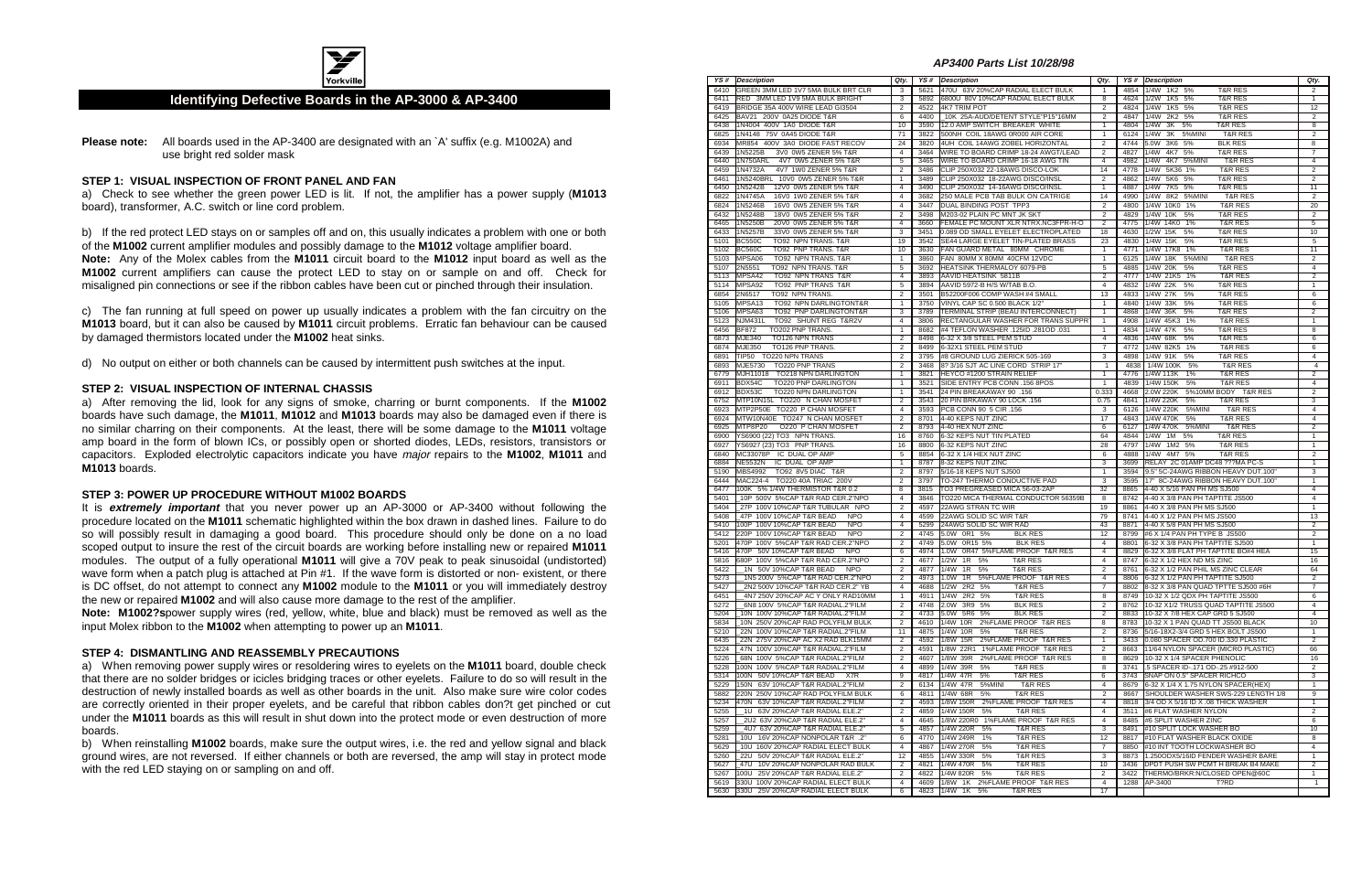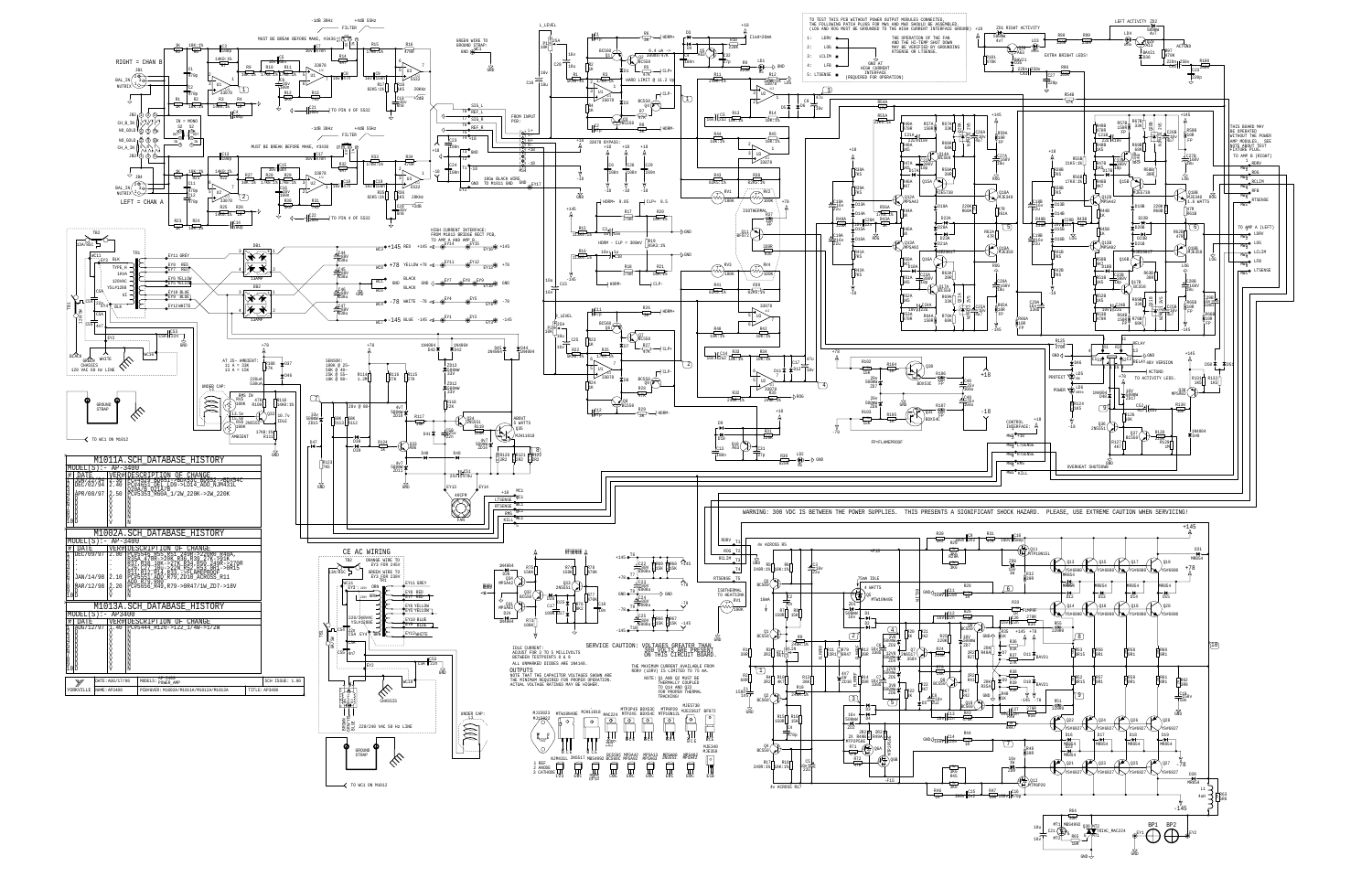

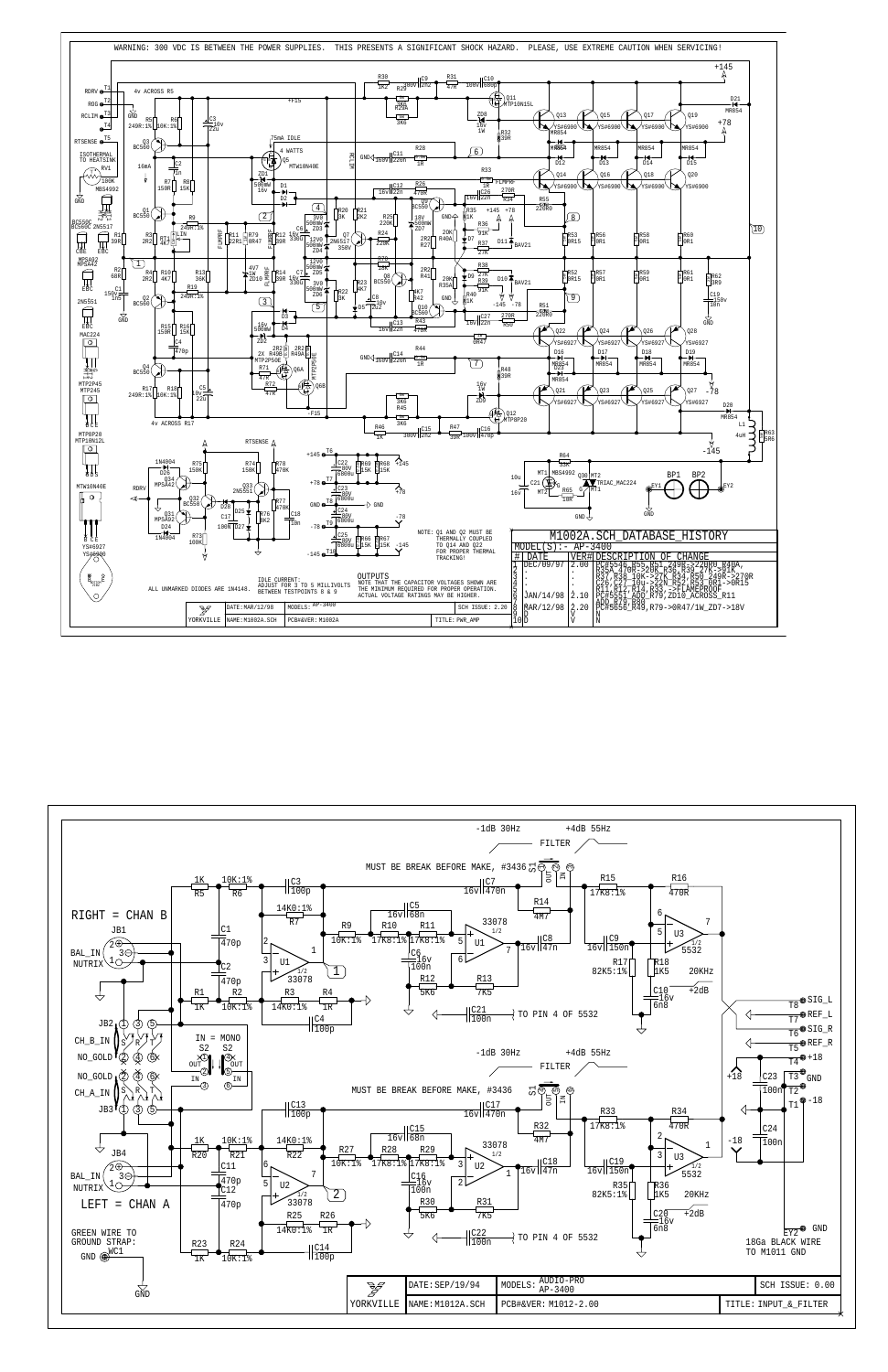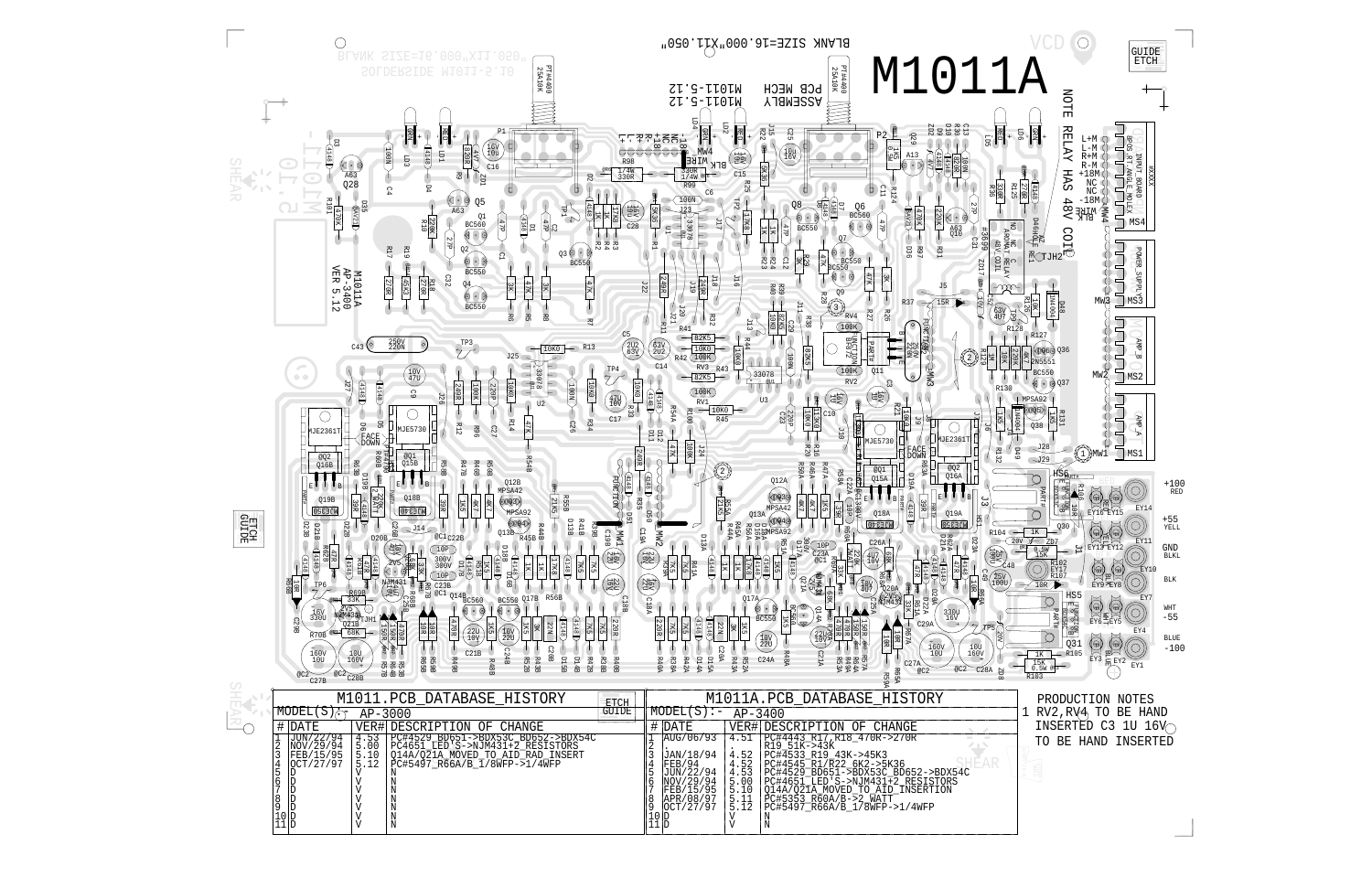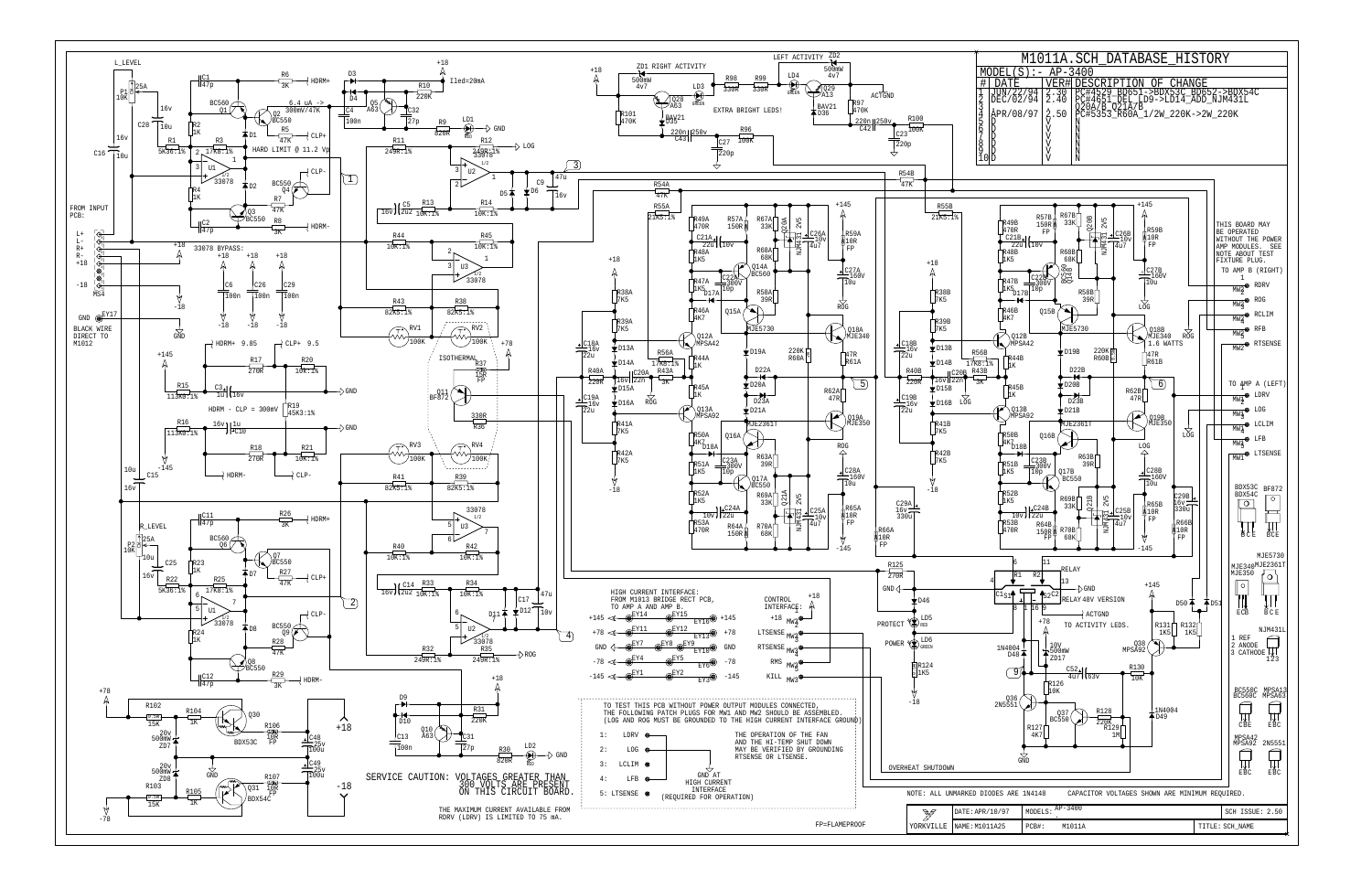